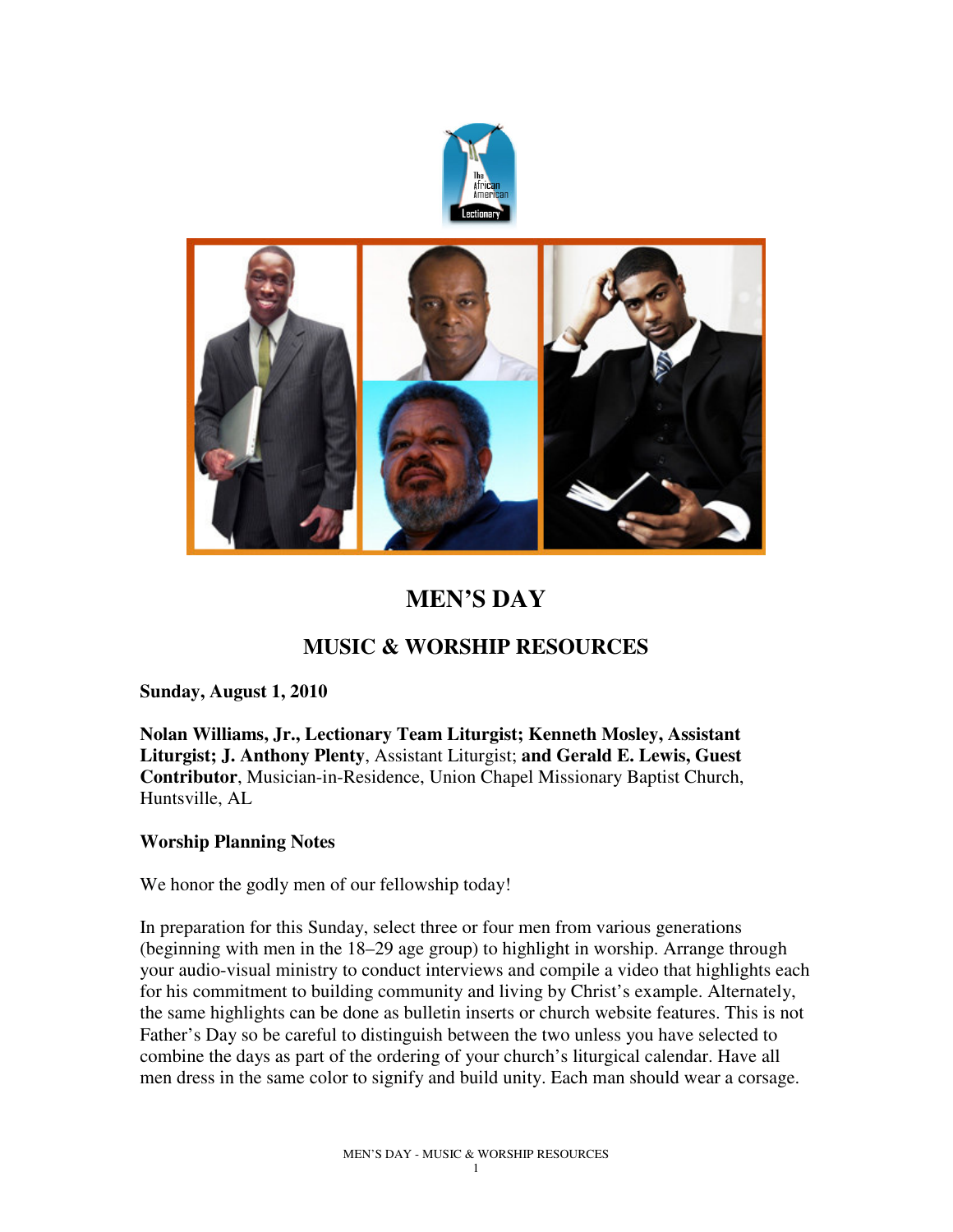## **1. Call to Worship, Centering Prayer, and Litany**

### Call to Worship

As we gather in worship, we believe in the God-vested power that men have, individually and corporately, to change our world, nations, neighborhoods, and homes. And today, we honor men who exhibit integrity, intelligence, and commitment. We appreciate men who have positively affected our lives, teaching us both to lead and to follow, to be prudent while outwardly maintaining strength and conviction, to be noble and remain humble, to be balanced yet impassioned. These are the men we treasure in our midst. We salute you today.

#### Centering Prayer Let us pray.

O God, as you have inspired men from the beginning of time to live lives of faith and hope, so now, create in our men a new zeal for wisdom, repentance, passionate service, unconditional love, and Christian values. Grant that our men will be reflections of Jesus Christ, hungering for the Word and thirsting after your righteousness! In your blessed name we humbly pray. Amen.

#### Litany

| Leader: | The world's human community began with one man. The redemption of<br>humanity was wrought by one man. Today, we celebrate the contributions<br>of strong, godly men to our community. |
|---------|---------------------------------------------------------------------------------------------------------------------------------------------------------------------------------------|
| People: | We celebrate men who, with the wisdom of Solomon, seek God's perfect<br>plan for their lives and the lives they influence.                                                            |
| Leader: | We appreciate men who, with the spirit of David, seek repentance, as men<br>after God's own heart.                                                                                    |
| People: | We acknowledge men who, with the obedience of Abraham, follow God's<br>direction, shape the lives of their families, and ultimately change the<br>world.                              |
| Leader: | We honor men who, like Peter, are fallible yet passionate about serving<br>the Lord and fervently building his Kingdom.                                                               |
| People: | As Joseph cared for his father and brothers, we care for the men of our<br>community by generously sharing our resources, our time, and our<br>unconditional love.                    |
| Leader: | We pray for men who have the inner and outward strength of Samson, but<br>have lost their way.                                                                                        |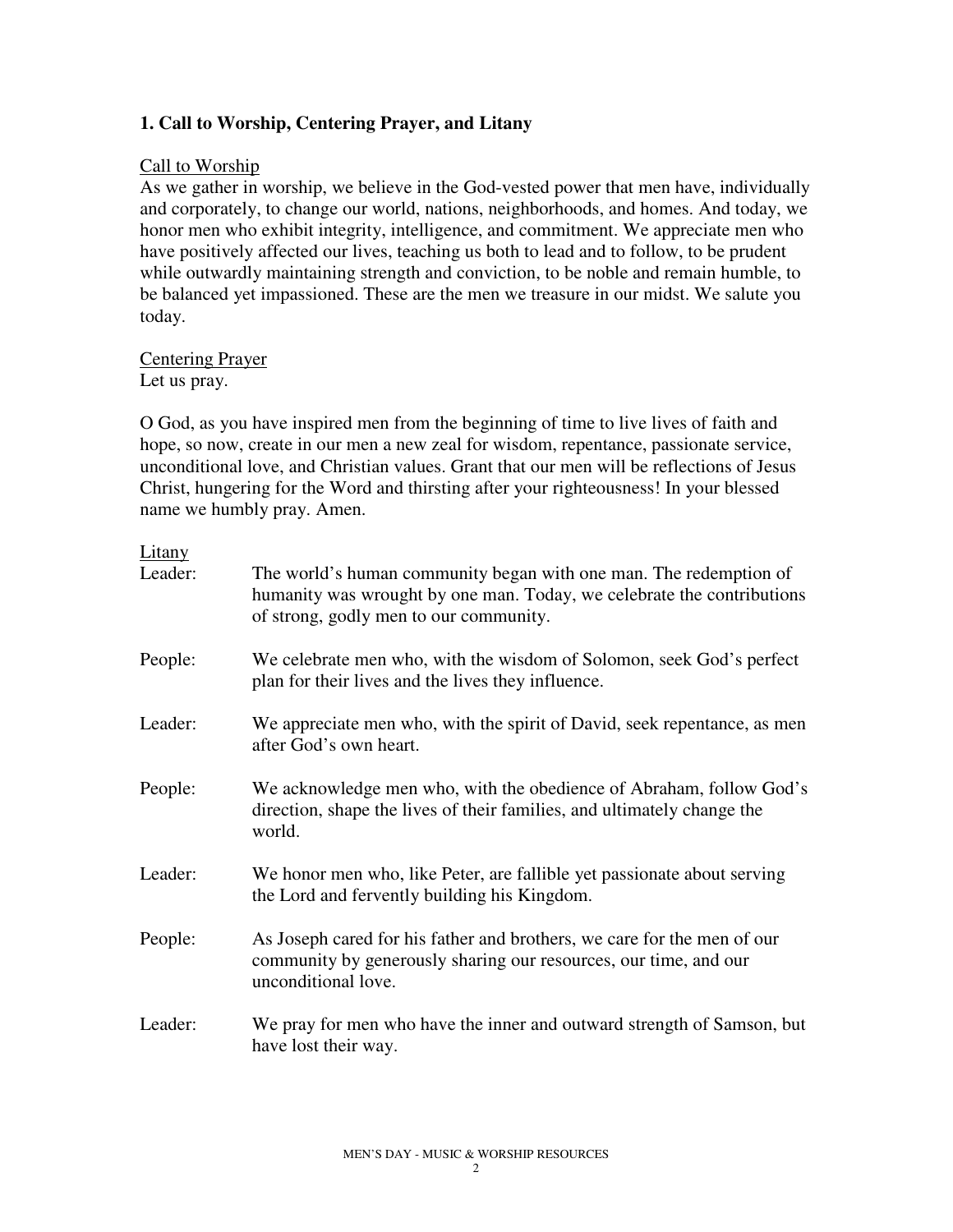- People: We're grateful for men who, like the apostle Paul, teach us Christian principles and values.
- All: Today, we celebrate men who strive in all things to be like Jesus, exhibiting his character and his love.

#### **2. Hymns and Congregational Songs**

(a) How Firm a Foundation. Text: 2 Peter 1:4; "K" in Rippon's *A Selection of Hymns*. Tune, (FOUNDATION), Caldwell's *Unison Harmony*

(b) Watch Ye Therefore. By Mattie Moss Clark You Tube

- (c) Victory Is Mine. By Dorothy Norwood and Alvin Darling
- (d) I Want Jesus to Walk with Me. Traditional

#### **3. Spirituals or Traditional Songs**

- (a) Walk Together Children. Arr. by Moses Hogan
- (b) My Good Lord Done Been Here. Arr. by Moses Hogan
- (c) We Are Soldiers. Traditional

## **4. Gospel Songs for Choirs, Ensembles, or Praise Teams**

(a) Happy with Jesus. By Tim Rogers

- (b) Order My Steps. By Glenn Burleigh
- (c) I Am God. By Malcolm Speed
- (d) Hallelujah Anyhow. By Clay Evans

#### **5. Liturgical Dance Music**

(a) Nothing But the Blood. Arr. by Thomas Whitfield

- (b) Faithful Is Our God. By Jules Bartholomew
- (c) My Soul Has Been Anchored. By Douglas Miller
- (d) Heroes. By Lee Cooper and Linda Twine. *Choreograph this song for a young male ensemble or combine men and boys.*

#### **6. Anthems**

(a) Come Thou Fount. By Mack Wilberg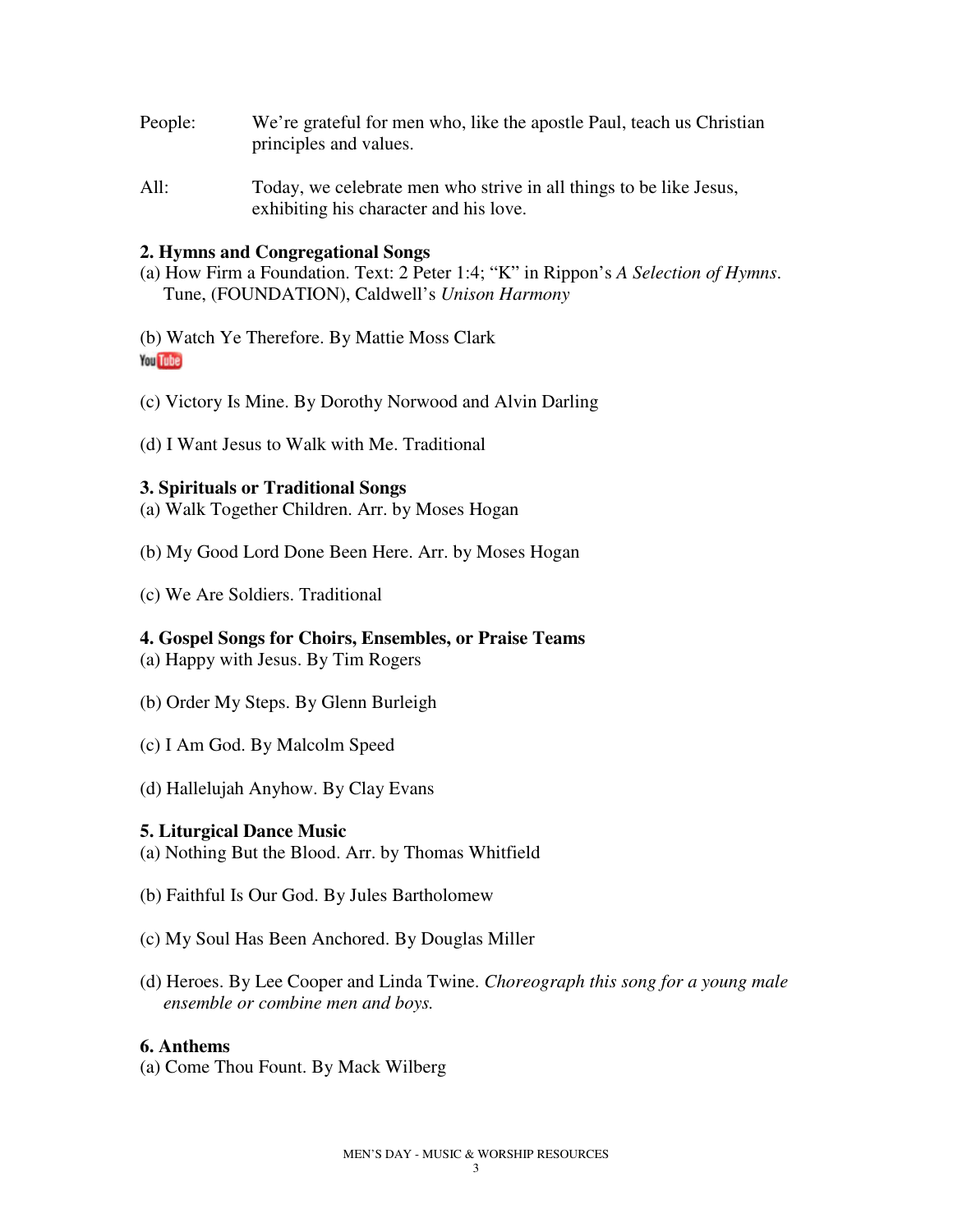- (b) Rise Up, O Men of God. By William Merrill and William Walter
- (c) How Lovely Is Thy Dwelling Place. By Johannes Brahms

#### **7. Modern Songs**

- (a) Fix It Jesus. By Harvey Watkins, Jr. and Harvey "Pop" Watkins, Sr.
- (b) I Wanna Be Ready. By Dottie Peoples
- (c) Another Blessing. By The True Believers

#### **8. Offertory Song or Instrumental**

- (a) Be Right. By Keith "Wonderboy" Johnson
- (b) Harvest Time. By John P. Kee
- (c) Rise Up, O Men of God. By Nolan Williams, Jr.
- (d) Man 'o God. By Tonéx. *This song can be accompanied by a Liturgical Dance Team during the Offertory period.*

#### **9. Song or Instrumental for the Period of Prayer**

- (a) The Lord Is My Shepherd. Traditional
- (b) I Will Heal Your Land. By Margaret Douroux
- (c) Men of Faith. By V. Michael McKay

#### **10. Sermonic Selection**

(a) I Believe. By John P. Kee

(b) A Quiet Place. By Ralph Carmichael You Tube

(c) I Am So Satisfied. By Luther Barnes

#### **11. Invitational Song or Instrumental**

(a) I Walk with God. By James Cleveland You Tube

(b) Come Unto Jesus. By Charles Nicks **You Tube** 

(c) Jesus Christ Is the Way. By Walter Hawkins

## **12. Benediction Song or Instrumental**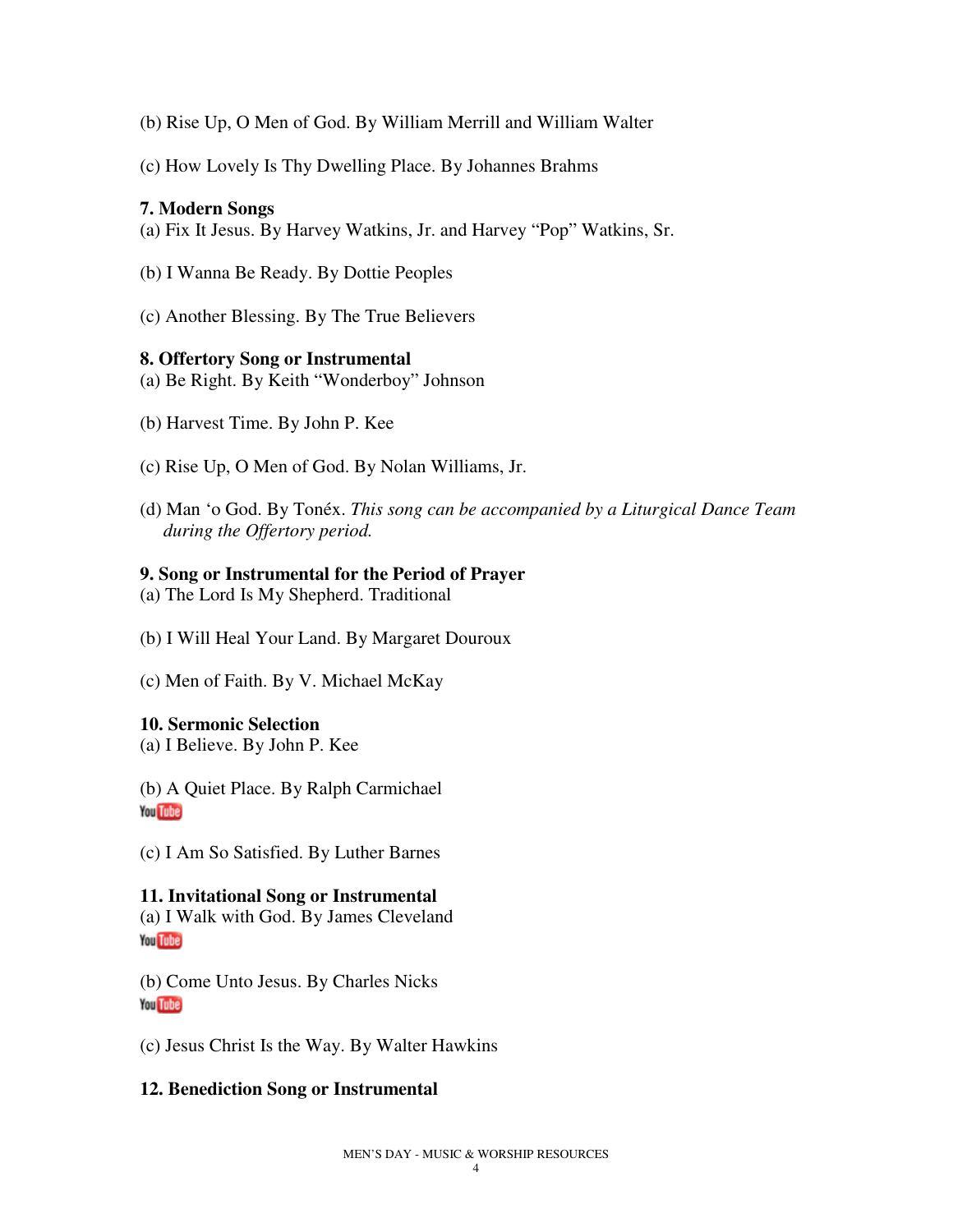(a) God Has Smiled on Me. By Isaiah Jones, Jr. **You Tube** 

(b) Soon and Very Soon. By Andraé Crouch

(c) Get Right Church. By James Cleveland

## **Cites and Additional Information for Music and Material Listed**

**1. Call to Worship, Centering Prayer and Litany.** By Nolan Williams, Jr., and Kenneth Mosley

## **2. Hymns and Congregational Songs**

(a) How Firm a Foundation. Text: 2 Peter 1:4; "K" in Rippon's *A Selection of Hymns*. Tune, (FOUNDATION), Caldwell's *Unison Harmony*

Location:

African American Heritage Hymnal. Chicago, IL: GIA Publications, 2001. #146

African Methodist Episcopal Zion Bicentennial Hymnal. Nashville, TN: A.M.E. Zion Publishing House, 1996. #309

Lead Me, Guide Me: The African American Catholic Hymnal. Chicago, IL: GIA Publications, 1987. #102

National Baptist Publishing Board. The New National Baptist Hymnal. Nashville, TN: National Baptist Pub. Board, 1981. #21

Church of God in Christ. Yes, Lord! Church of God in Christ Hymnal. Memphis, TN: Church of God in Christ Pub. Board in association with the Benson Co., 1982. #54

(b) Watch Ye Therefore. By Mattie Moss Clark Location:

> Mattie Moss Clark and the Michigan State Mass Choir. Watch Ye Therefore. Detroit, MI: Crystal Rose Records, 1994.

(c) Victory Is Mine. By Dorothy Norwood and Alvin Darling Location:

> Norwood, Dorothy and the Northern California GMWA Mass Choir. Dorothy Norwood: Live. Jackson, MS: Malaco, 1992.

African American Heritage Hymnal. #489

(d) I Want Jesus to Walk with Me. Traditional Location:

African American Heritage Hymnal. #563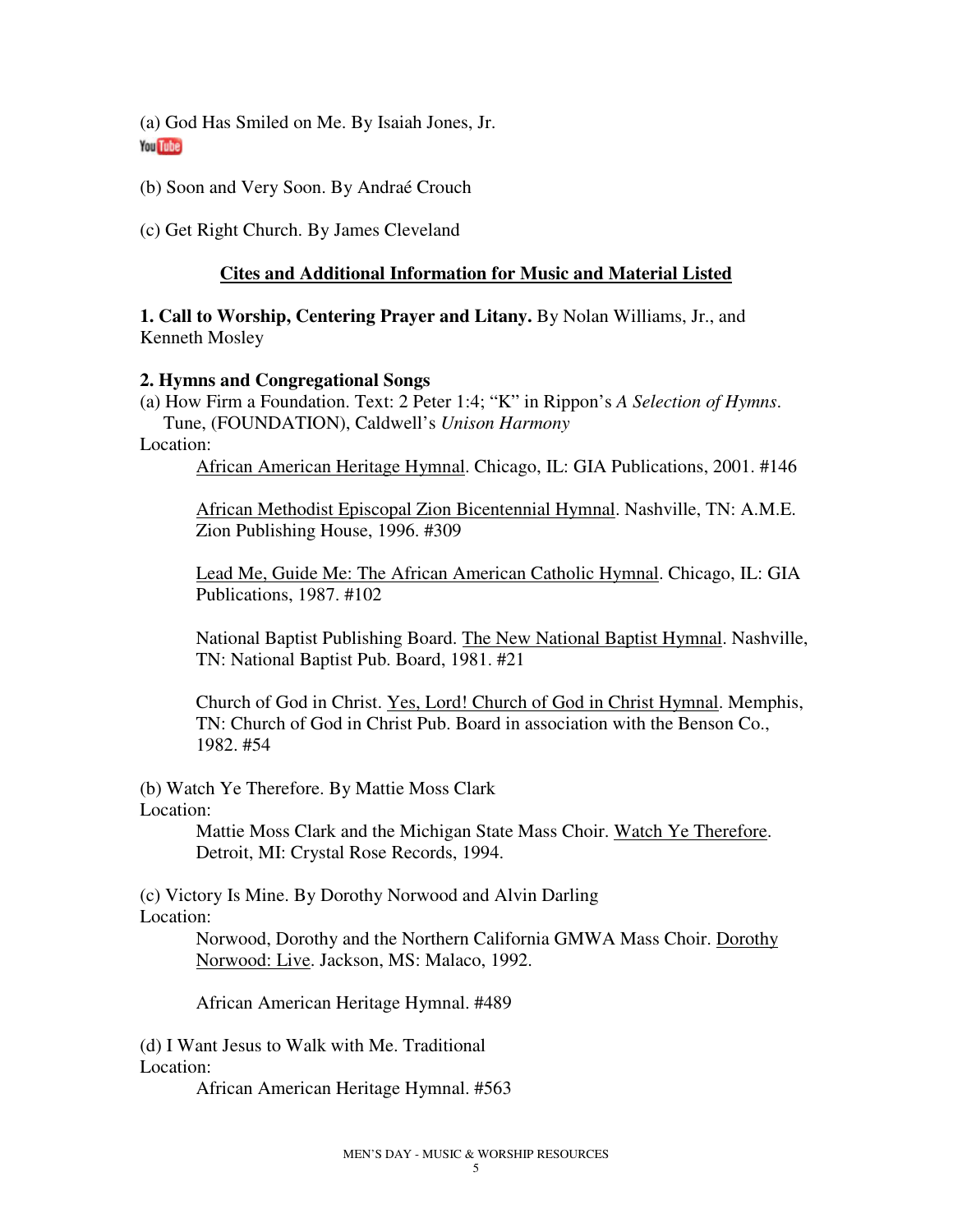#### **3. Spirituals or Traditional Songs**

(a) Walk Together Children. Arr. by Moses Hogan Location:

> Hal Leonard Corporation PO Box 13819 Milwaukee, WI 53213

Online location: www.halleonard.com

(b) My Good Lord Done Been Here. Arr. by Moses Hogan Location: Hal Leonard Corporation Online location: www.halleonard.com

(c) We Are Soldiers. Traditional Location: African American Heritage Hymnal. #488

**4. Gospel Songs for Choirs, Ensembles, or Praise Teams** 

(a) Happy with Jesus. By Tim Rogers Location: Rogers, Tim & The Fellas. Change. Jackson, MS: Blackberry Records, 2009.

(b) Order My Steps. By Glenn Burleigh Location:

GMWA Women of Worship. It's Our Time. Indianapolis, IN: Tyscot, 1994.

African American Heritage Hymnal. #333

(c) I Am God. By Malcolm Speed

Location:

From In the Spirit and Truth Music Collection J. S. Paluch Company Inc./World Library Publications 3708 River Road, Suite 400 Franklin Park, IL 60131-2158 Phone: 1-800-566-6150

Online location: www.wlpmusic.com

(d) Hallelujah Anyhow. By Milton Biggham Location:

> Evans, Clay and the AARC Mass Choir. I'm Going Through. Newark, NJ: Savoy Gospel, 2001/2002.

#### **5. Liturgical Dance Music**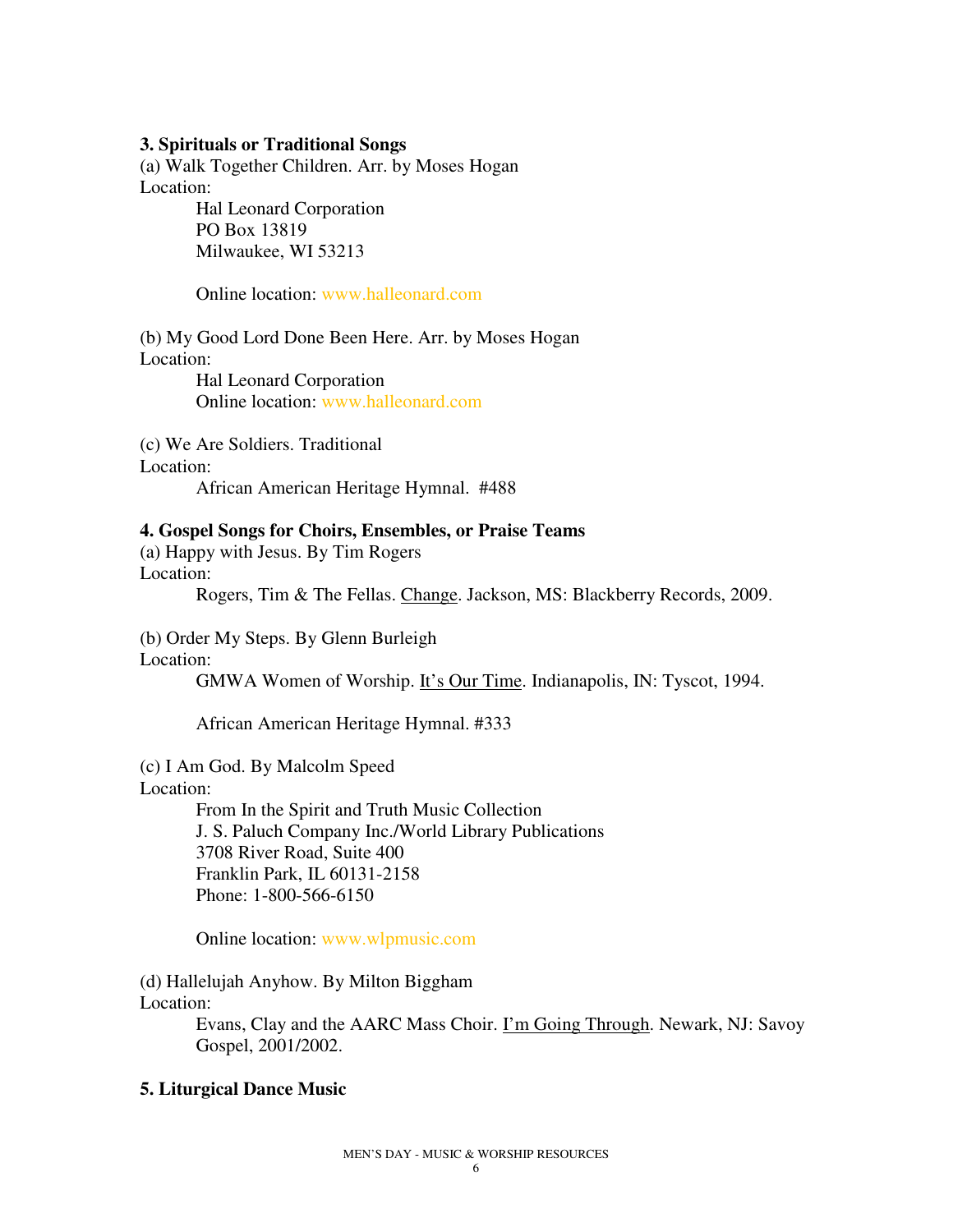(a) Nothing but the Blood. Arr. by Thomas Whitfield Location:

Whitfield, Thomas. Alive and Satisfied. Santa Monica, CA: A&M, 1992.

(b) Faithful Is Our God. By Jules Bartholomew Location:

> Walker, Hezekiah & The Love Fellowship Crusade. 20/85 The Experience. New York, NY: Verity, 2005.

(c) My Soul Has Been Anchored. By Douglas Miller Location:

Unspeakable Joy. Santa Monica, CA: A&M, 1988.

(d) Heroes. By Lee Cooper and Linda Twine

Location:

The Boys Choir of Harlem. The Sound of Hope. New York, NY: Atlantic Records, 1994.

## **6. Anthems**

(a) Come Thou Fount. By Mack Wilberg Location:

Oxford University Press 198 Madison Avenue New York, NY 10016 U.S.A. Phone: 1-800-445-9714

Online location: www.us.oup.com

(b) Rise Up, O Men of God. By William Merrill and William Walter Location:

> The Centurymen. The Silver Anniversary Concert. Colorado Springs, CO: Resmiranda, 1995.

(c) How Lovely Is Thy Dwelling Place. By Johannes Brahms Location:

J.W. Pepper & Sons Incorporated 2480 Industrial Blvd Paoli, PA 19301 Phone: 1-800-345-6296

Online location: www.jwpepper.com

## **7. Modern Songs**

(a) Fix It Jesus. By Harvey Watkins, Jr. and Harvey "Pop" Watkins, Sr. Location:

The Canton Spirituals. Greatest Hits & More, Vol. 1. Jackson, MS: J&B, 1996.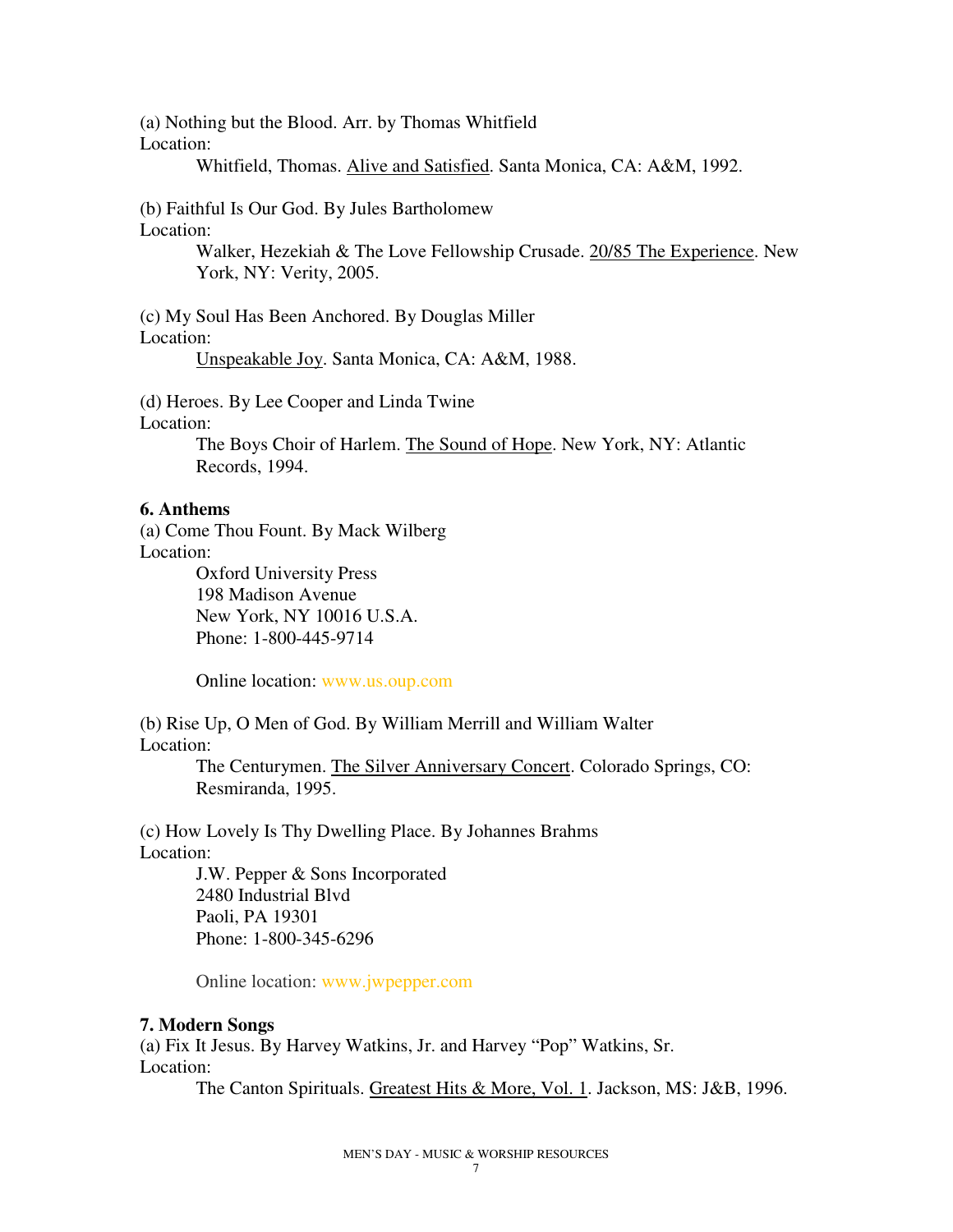(b) I Wanna Be Ready. By Dottie Peoples

Location:

Show Up & Show Out. Nashville, TN: Atlanta, 2000.

(c) Another Blessing. By The True Believers

Location:

The Canton Spirituals. Greatest Hits & More, Vol. 1. Jackson, MS: J&B, 1996.

#### **8. Offertory Song or Instrumental**

(a) Be Right. By Keith "Wonderboy" Johnson Location: Johnson, Keith Wonderboy & The Spiritual Voices. Live and Alive. Houston, TX: World Wide, 1999/2000.

(b) Harvest Time. By John P. Kee

Location:

The Color of Music. New York, NY: Tyscot /New Life/Verity/Zomba Labels, 2004.

(c) Rise Up, O Men of God. By Nolan Williams, Jr.

Location:

NEWorks Publications P.O. Box 4599 Washington, DC 20017 Phone: 877-293-9734

Online location: neworksinc@aol.com

(d) Man 'o God. By Tonéx Location:

Silent 'X' 516: The Self Confrontation. San Diego, CA: Nureau Ink, 2006.

## **9. Song or Instrumental for the Period of Prayer**

(a) The Lord Is My Shepherd. Traditional Location: Houston, Cissy. The Preacher's Wife (Soundtrack). New York, NY: Arista, 1997.

(b) I Will Heal Your Land. By Margaret Douroux Location: NTime Music Company 4913 Albemarle Road #103 Charlotte, NC 28205

Phone: 704-531-8961

Online location: www.ntimemusic.com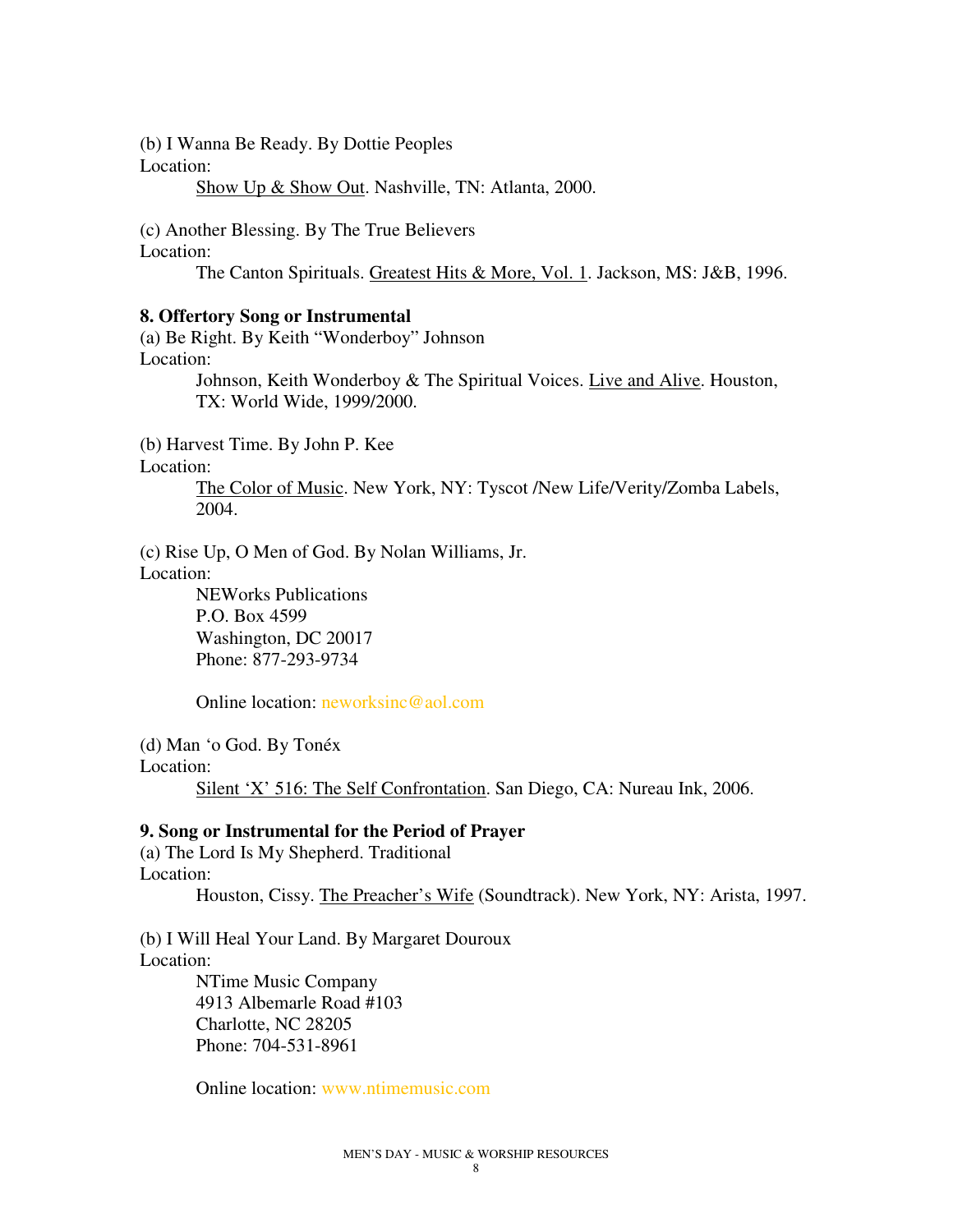(c) Men of Faith. By V. Michael McKay Location:

> Schaff Music Publishing 14 Sullivans Lane Missouri City, TX 77459 Phone: 713-728-1300

## **10. Sermonic Selection**

(a) I Believe. By John P. Kee Location:

> Kee, John P. and the New Life Community Choir. Not Guilty…The Experience. New York, NY: Verity, 2000.

(b) A Quiet Place. By Ralph Carmichael

Location:

Take 6. The Greatest Hits. Burbank, CA: Reprise, 1999.

(c) I Am So Satisfied. By Luther Barnes

Location:

So Satisfied. Nashville, TN: Atlanta, 1989.

#### **11. Invitational Song or Instrumental**

(a) I Walk with God. By James Cleveland Location: I Walk with God. New York, NY: Sony, 1995.

(b) Come Unto Jesus. By Charles Nicks

Location:

Nicks, Charles and the St. James Choir. Come Unto Jesus. Detroit, MI: Sounds of Gospel, 1990.

(c) Jesus Christ Is the Way. By Walter Hawkins Location:

Legends of Gospel. Nashville, TN: Light, 2002.

#### **12. Benediction Song or Instrumental**

(a) God Has Smiled on Me. By Isaiah Jones, Jr. Location:

> Cleveland, James. James Cleveland Sings with the World's Greatest Choirs (25<sup>th</sup>) Anniversary Album). Newark, NJ: Savoy, 1980.

(b) Soon and Very Soon. By Andraé Crouch Location: Stellar Award Hits 2003. Nashville, TN: Alliant, 2003.